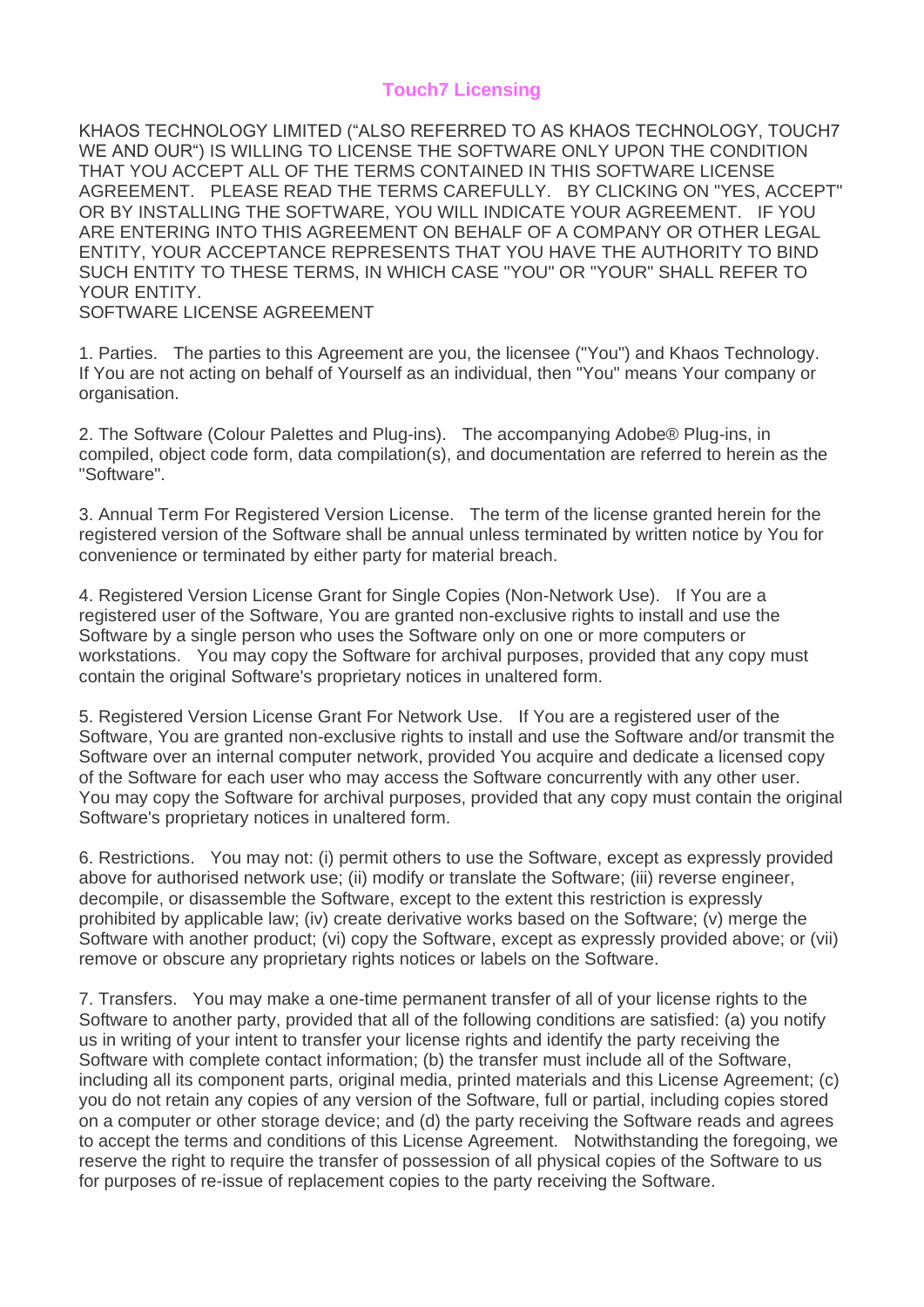8. Ownership. Khaos Technology owns the Software, all physical copies thereof, and all intellectual property rights embodied therein, including copyrights and valuable trade secrets embodied in the Software's design and coding methodology. The Software is protected by United Kingdom copyright laws and international treaty provisions. This Agreement provides You only a limited use license, and no ownership of any intellectual property. We reserve the right to require you to transfer possession of all physical copies of the Software to us for purposes of re-issue of replacement copies.

9. Limited Warranty; Limitation of Liability. Khaos Technology warrants only to You that the Software shall perform substantially in accordance with accompanying documentation under normal use for a period of thirty (30) days from the purchase date. The entire and exclusive liability and remedy for breach of this Limited Warranty shall be, at Khaos Technology's option, either (i) return of the list price of the Software, or (ii) replacement of defective Software and/or documentation provided the Software and/or documentation is returned to Khaos Technology with a copy of your purchase confirmation. EXCEPT FOR THE LIMITED EXPRESS WARRANTY PROVIDED ABOVE, NEITHER KHAOS TECHNOLOGY NOR ANY OF ITS SUPPLIERS OR RESELLERS MAKES ANY WARRANTY OF ANY KIND, EXPRESS OR IMPLIED, AND KHAOS TECHNOLOGY AND ITS SUPPLIERS SPECIFICALLY DISCLAIM THE IMPLIED WARRANTIES OF TITLE, NON-INFRINGEMENT, MERCHANTABILITY, FITNESS FOR A PARTICULAR PURPOSE, SYSTEM INTEGRATION, AND DATA ACCURACY. THERE IS NO WARRANTY OR GUARANTEE THAT THE OPERATION OF THE SOFTWARE WILL BE UNINTERRUPTED, ERROR-FREE, OR VIRUS-FREE, OR THAT THE SOFTWARE WILL MEET ANY PARTICULAR CRITERIA OF PERFORMANCE, QUALITY, ACCURACY, PURPOSE, OR NEED. YOU ASSUME THE ENTIRE RISK OF SELECTION, INSTALLATION, AND USE OF THE SOFTWARE. THIS DISCLAIMER OF WARRANTY CONSTITUTES AN ESSENTIAL PART OF THIS AGREEMENT. NO USE OF THE SOFTWARE IS AUTHORISED HEREUNDER EXCEPT UNDER THIS DISCLAIMER. No action for the above Limited Warranty may be commenced after one (1) year following the expiration date of the warranty.

10. Local Law. If implied warranties may not be disclaimed under applicable law, then ANY IMPLIED WARRANTIES ARE LIMITED IN DURATION TO THE PERIOD REQUIRED BY APPLICABLE LAW. Some jurisdictions do not allow limitations on how long an implied warranty may last, so the above limitations may not apply to You. This warranty gives you specific rights, and You may have other rights which vary from jurisdiction to jurisdiction.

11. Limitation of Liability. INDEPENDENT OF THE FORGOING PROVISIONS, IN NO EVENT AND UNDER NO LEGAL THEORY, INCLUDING WITHOUT LIMITATION, TORT, CONTRACT, OR STRICT PRODUCTS LIABILITY, SHALL KHAOS TECHNOLOGY OR ANY OF ITS SUPPLIERS BE LIABLE TO YOU OR ANY OTHER PERSON FOR ANY INDIRECT, SPECIAL, INCIDENTAL, OR CONSEQUENTIAL DAMAGES OF ANY KIND, INCLUDING WITHOUT LIMITATION, DAMAGES FOR LOSS OF GOODWILL, WORK STOPPAGE, COMPUTER MALFUNCTION, OR ANY OTHER KIND OF COMMERCIAL DAMAGE, EVEN IF KHAOS TECHNOLOGY HAS BEEN ADVISED OF THE POSSIBILITY OF SUCH DAMAGES. THIS LIMITATION SHALL NOT APPLY TO LIABILITY FOR DEATH OR PERSONAL INJURY TO THE EXTENT PROHIBITED BY APPLICABLE LAW. IN NO EVENT SHALL KHAOS

## TECHNOLOGY'S LIABILITY FOR DAMAGES FOR ANY CAUSE WHATSOEVER, AND REGARDLESS OF THE FORM OF ACTION, EXCEED IN THE AGGREGATE THE AMOUNT OF THE PURCHASE PRICE PAID FOR THE SOFTWARE LICENSE.

12. Export Controls. Where applicable, you agree to comply with all export laws and restrictions and regulations of the United Kingdom or foreign agencies or authorities, and not to export or re-export the Software or any direct product thereof in violation of any such restrictions, laws or regulations, or without all necessary approvals. As applicable, each party shall obtain and bear all expenses relating to any necessary licenses and/or exemptions with respect to its own export of the Software from the U.K.